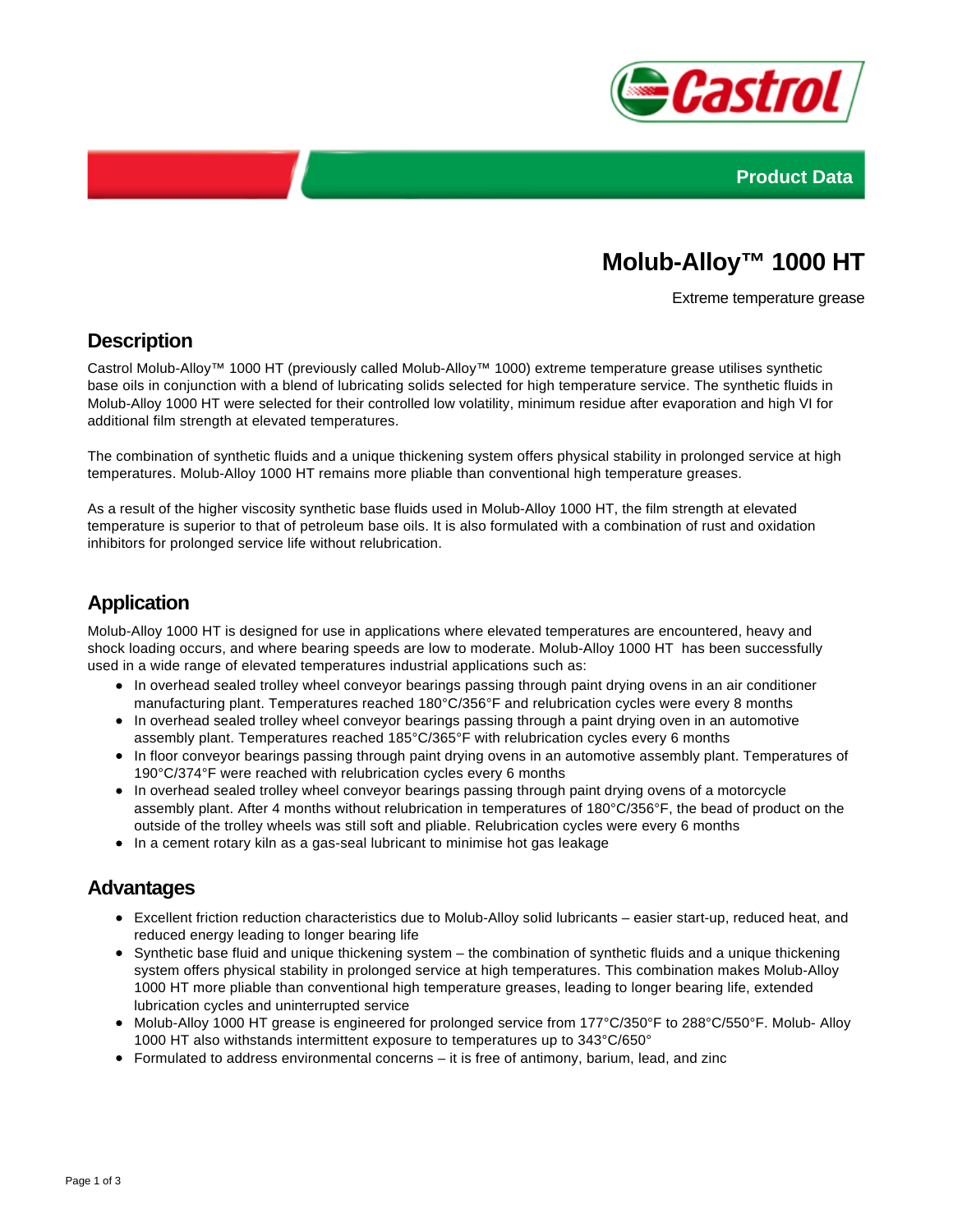# **Typical Characteristics**

| <b>Name</b>                                                                     | <b>Method</b>                    | <b>Units</b>               | Molub-Alloy 1000<br>HТ |
|---------------------------------------------------------------------------------|----------------------------------|----------------------------|------------------------|
| Appearance                                                                      | Visual                           | ä,                         | Dark Grey              |
| <b>Thickner Type</b>                                                            |                                  |                            | Organic Sodium         |
| Base Oil Type                                                                   |                                  |                            | PAO-Ester              |
| <b>NLGI Grade</b>                                                               | ä,                               | $\blacksquare$             | $\mathbf{1}$           |
| Density @ 20°C / 68°F                                                           | <b>ASTM D4052 / ISO</b><br>12185 | kg/m <sup>3</sup>          | 939                    |
| Worked Penetration 60 Strokes @25°C / 77°F                                      | <b>ASTM D217 / ISO</b><br>2137   | 0.1 <sub>mm</sub>          | $310 - 340$            |
| Worked Penetration 100,00 Strokes @25°C / 77°F<br>Change from 60 strokes        | <b>ASTM D217 / ISO</b><br>2137   | 0.1 <sub>mm</sub>          | 20                     |
| Dropping point                                                                  | <b>ASTM D2265 / ISO</b><br>2176  | $^{\circ}$ C/ $^{\circ}$ F | $260 + 500+$           |
| Base Oil Viscosity @ 40°C / 104°F                                               | ASTM D445 / ISO<br>3104          | mm <sup>2</sup> /s         | 540                    |
| Base Oil Viscosity @ 100°C / 212°F                                              | ASTM D445 / ISO<br>3104          | mm <sup>2</sup> /s         | 50                     |
| Flash Point - open cup method                                                   | ASTM D92 / ISO 2592              | $^{\circ}$ C/ $^{\circ}$ F | 210/410                |
| Rust test - Emcor                                                               | ASTM D6138 / ISO<br>11007        | Rating                     | 0/0                    |
| Four Ball Wear test - Wear Scar Diameter (40 kgf / 75°C / 1800<br>rpm $/ 1$ hr) | ASTM D2266                       | mm                         | 0.42                   |
| Four Ball Wear test - Weld Load                                                 | DIN 51350-2                      | N                          | 2500                   |
| Four Ball Wear test - Weld Load                                                 | ASRM D2596                       | kg                         | 250                    |
| Water Washout @ 79°C / 175°F                                                    | ASTM D1264                       | %loss                      | 4                      |
| Bomb Oxidation @ 99°C / 210°F, Pressure drop @100h                              | ASTM D942 / DIN<br>51808         | kPa/<br>Psi                | 27.6/4                 |
| Oil separation, 24 hrs, 0.25 Psi, 25°C / 77°F                                   | ASTM D1742                       | %                          | 0                      |
| Oil separation, 100°C / 212°F, 30 hrs                                           | ASTM D6184                       | $\%$                       | 8.9                    |
| Evaporation loss, 100°C / 212°F, 22 hrs                                         | ASTM D2595                       | ℅                          | 0.3                    |
| <b>ISO Classification</b>                                                       | ISO 6473/9                       |                            | L-XDGFB                |

Subject to usual manufacturing tolerances.